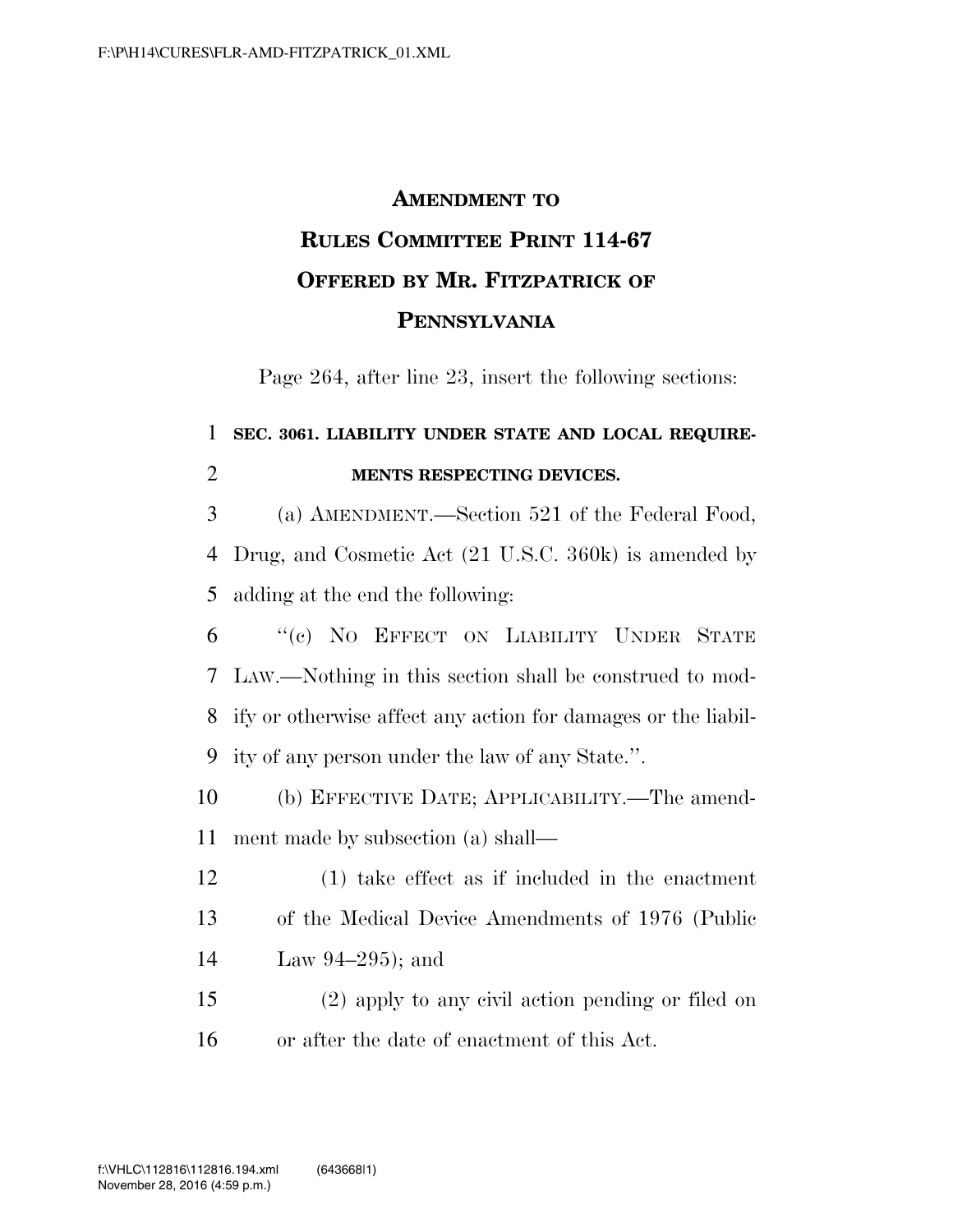| $\mathbf{1}$   | SEC. 3062. REPORTING BY PHYSICIANS AND PHYSICIAN'S                |
|----------------|-------------------------------------------------------------------|
| $\overline{2}$ | OFFICES ON CERTAIN ADVERSE EVENTS IN-                             |
| 3              | VOLVING MEDICAL DEVICES.                                          |
| 4              | (a) EXTENDING REQUIREMENTS TO APPLY TO PHY-                       |
| 5              | SICIANS AND PHYSICIAN'S OFFICES.—Subparagraph (A)                 |
| 6              | of section $519(b)(6)$ of the Federal Food, Drug, and Cos-        |
| 7              | metic Act $(21 \text{ U.S.C. } 360i(b)(6))$ is amended to read as |
| 8              | follows:                                                          |
| 9              | "(A) The term 'covered device user' means                         |
| 10             | a hospital, ambulatory surgical facility, nursing                 |
| 11             | home, outpatient treatment facility, physician,                   |
| 12             | or physician's office. The Secretary may by reg-                  |
| 13             | ulation include an outpatient diagnostic facil-                   |
| 14             | ity.".                                                            |
| 15             | (b) CONFORMING AMENDMENTS.—Section 519 of the                     |
| 16             | Federal Food, Drug, and Cosmetic Act (21 U.S.C. 360i)             |
| 17             | is amended—                                                       |
| 18             | $(1)$ in subsection (b)                                           |
| 19             | (A) by striking "device user facility" each                       |
| 20             | place it appears and inserting "covered device"                   |
| 21             | $user''$ ;                                                        |
| <u>22</u>      | (B) by striking "the facility" each place it                      |
| 23             | appears and inserting "the user", except in the                   |
| 24             | phrase "the facility, individual, or physician" in                |
| 25             | the matter following subparagraph (C) in para-                    |
| 26             | graph(3);                                                         |